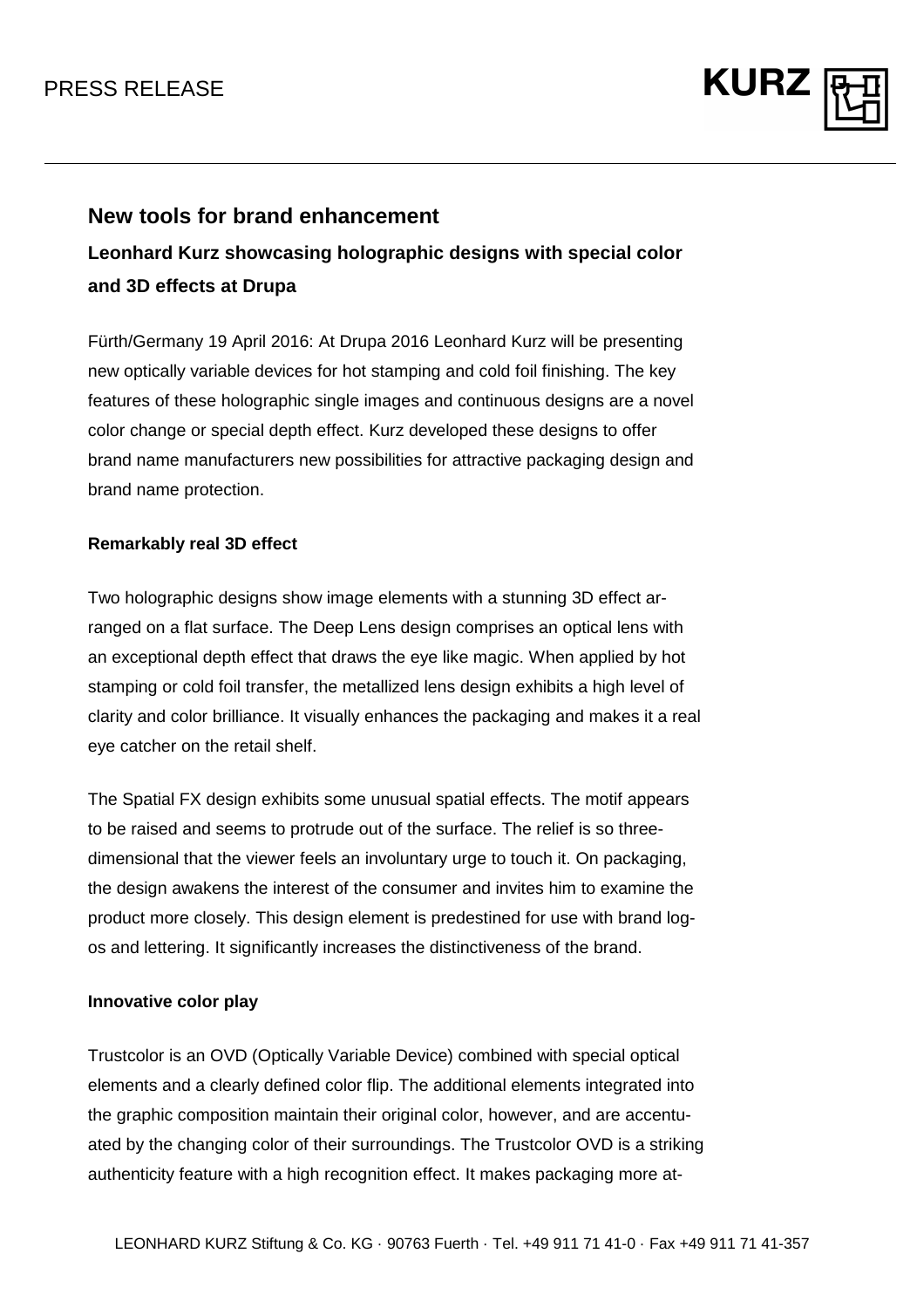

tractive, increases the level of protection against counterfeiting, and strengthens consumers' trust in the brand.

Another OVD with an unusual color effect is the Multicolor. It contains a silvercolored diffractive design with multiple image planes. Incorporated into the design are various elements in precisely registered colors. The Multicolor OVD, with its permanently visible colored elements, is both highly decorative and at the same time very difficult to reproduce.

Duocolor is a design that exhibits an eye-catching switch between two metallic colors depending on the viewing angle. The color effect is made even more complex through the incorporation of diffractive patterns that supplement the color flip with the typical color play of classical holographic design. This combination also makes the decorative design easy to verify.

To view the color and spatial effects of these new holographic single images and continuous designs for yourself, visit the Kurz booth D60 in Hall 3.

Kurz will also be represented in hall 3, booth E74, at the Drupa Innovation Park in hall 7.0, booth E10, at the Touchpoint Packaging in hall 12, booth B53 and at PrintCity in hall 12, booth C51.